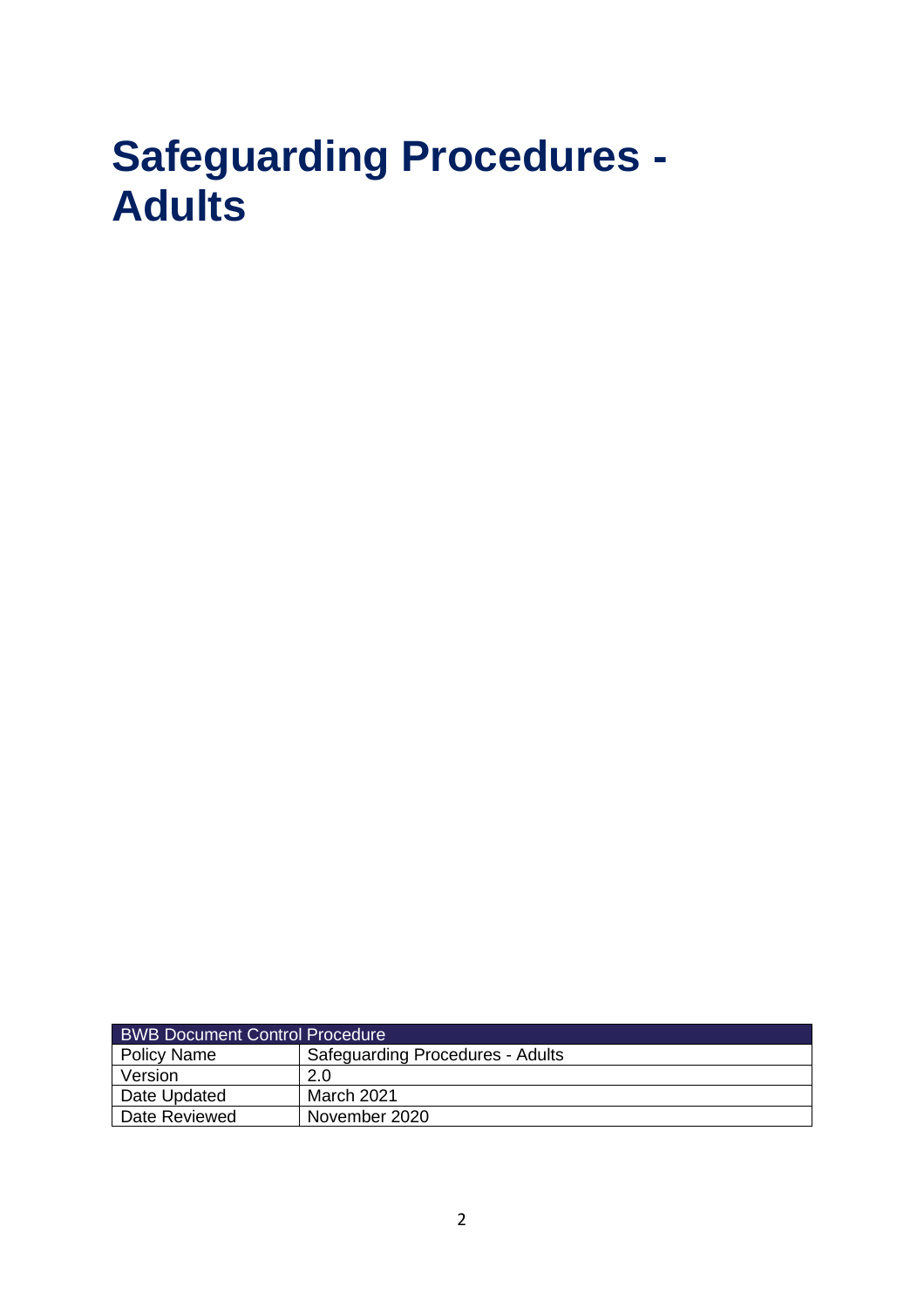### **1. Embedding British Wheelchair Basketball's Mission and Values**

British Wheelchair Basketball is committed to enabling a safe, inclusive and welcoming environment across our sport. Our mission to transform people's lives through wheelchair basketball threads through all aspects of participation, from training to competition, supporters to players, from domestic to international competition.

Our values symbolise our unique DNA and the culture of British Wheelchair Basketball – the values of pride, grit, united and drive, will be considered in the execution and interpretation of all policies and governance.

British Wheelchair Basketball's policies support the delivery of world-class governance across the sport and enable the realisation of our commitment to safely and inclusively engage with all participants and deliver both the mission and values of this outstanding sport.

# **2. Data Notice**

Personal Data will be handled during the implementation of British Wheelchair Basketball's policies. This Personal Data will be managed in line with British Wheelchair Basketball's Privacy Notice.

Please note that there will also be instances where personal data will be shared with third parties outside of British Wheelchair Basketball, either in carrying out our legal responsibilities or in retaining professional support.

Where the implementation of the Policy concludes in the imposition of sanctions, the individuals name, violation and sanction will be shared with interested parties (inside and outside of the sport) and via the British Wheelchair Basketball website.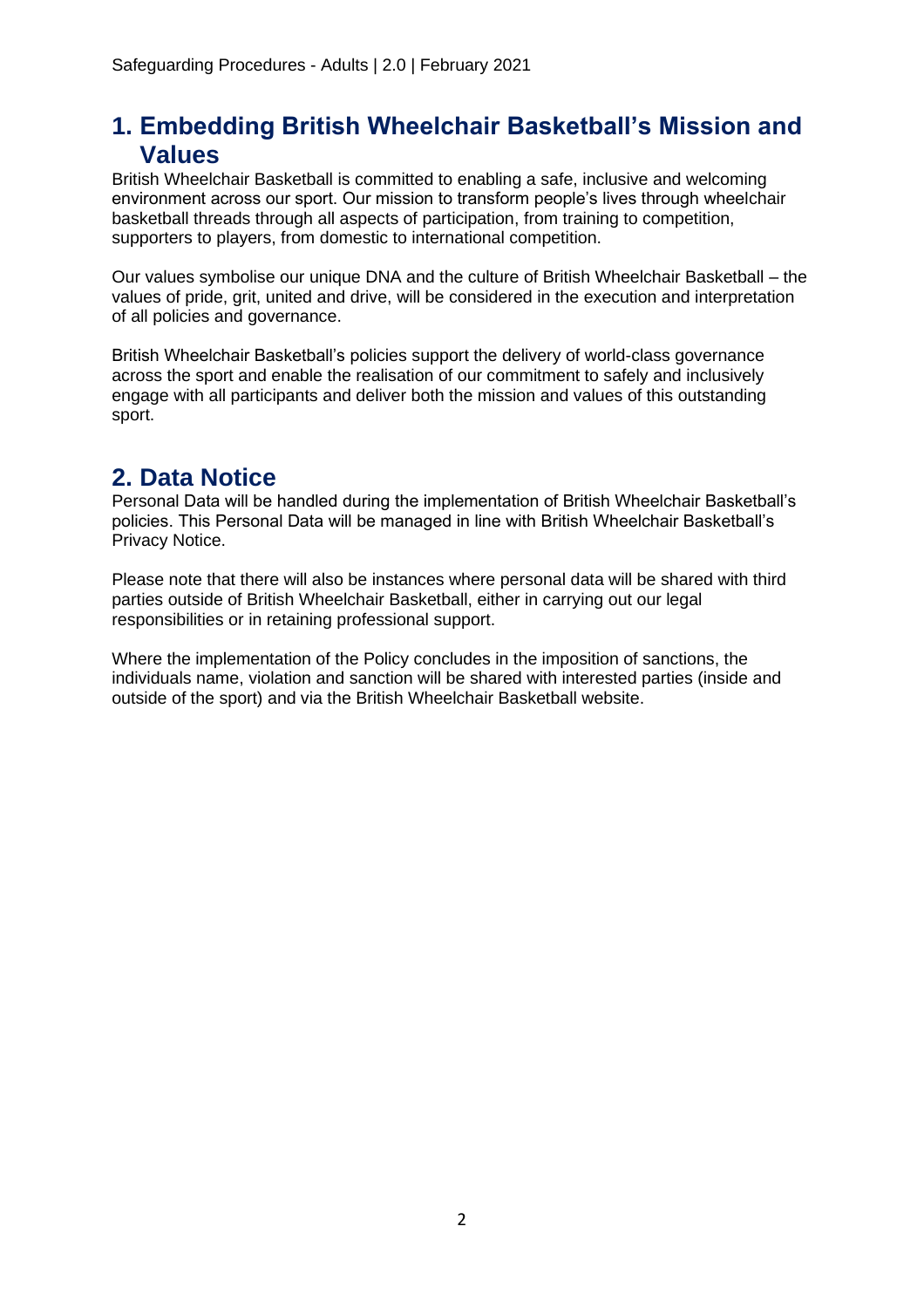# **3. Introduction**

This document details how to recognise, respond, record, report and refer safeguarding concerns where the victim is an adult and should be read in conjunction with the following policies, statements and guidance which can be accessed via [www.britishwheelchairbasketball.co.uk](http://www.britishwheelchairbasketball.co.uk/)

- Safeguarding Policy
- Safeguarding Procedures Children
- [Codes of Conduct](https://britishwheelchairbasketball.co.uk/mdocs-posts/codes-of-conduct/)
- [Disciplinary Policy](https://britishwheelchairbasketball.co.uk/mdocs-posts/disciplinary-policy-2/)
- [Closed Training Session Policy](https://britishwheelchairbasketball.co.uk/mdocs-posts/closed-training-session-policy/)
- [Safer Recruitment Guidance](https://britishwheelchairbasketball.co.uk/mdocs-posts/safer-recruitment/)
- [Away Trips and Hosting Guidance](https://britishwheelchairbasketball.co.uk/mdocs-posts/away-trips-and-hosting/)
- [Safe Use of Changing](https://britishwheelchairbasketball.co.uk/mdocs-posts/safe-use-of-changing-facilities-guidance/) Facilities Guidance
- [Photography and Livestream Guidance](https://britishwheelchairbasketball.co.uk/mdocs-posts/photography-and-live-streaming/)
- [Physical Contact in Sport Guidance](https://britishwheelchairbasketball.co.uk/mdocs-posts/physical-contact-in-sport/)
- [Personal Care Guidance](https://britishwheelchairbasketball.co.uk/mdocs-posts/personal-care/)
- [Responding to Allergies Guidance](https://britishwheelchairbasketball.co.uk/mdocs-posts/responding-to-allergies/)

Breaches of the documents listed above may result in disciplinary action from BWB.

### <span id="page-2-0"></span>**4. Our Safeguarding Officers**

We have a dedicated Lead Safeguarding Officer at BWB to help respond to safeguarding concerns which arise. Our Lead Safeguarding Officer's contact details are:

**Name:** Samantha Rock **Email:** [safeguarding@britishwheelchairbasketball.co.uk](mailto:safeguarding@britishwheelchairbasketball.co.uk) **Phone number:** 01509 279900

If you have a Safeguarding concern you can also contact:

**Name:** Jo Richards **Role:** Senior Safeguarding Lead/Participation Director **Email:** [safeguarding@britishwheelchairbasketball.co.uk](mailto:safeguarding@britishwheelchairbasketball.co.uk) **Phone number:** 01509 279900

**Name:** Jay Popat **Role:** Engagement Manager **Email:** [safeguarding@britishwheelchairbasketball.co.uk](mailto:safeguarding@britishwheelchairbasketball.co.uk) **Phone number:** 01509 279900

**Name:** Jayne Ellis **Role:** Performance Director **Email:** [safeguarding@britishwheelchairbasketball.co.uk](mailto:safeguarding@britishwheelchairbasketball.co.uk) **Phone number:** 01509 279900

Safeguarding concerns can be disclosed to any member of BWB staff.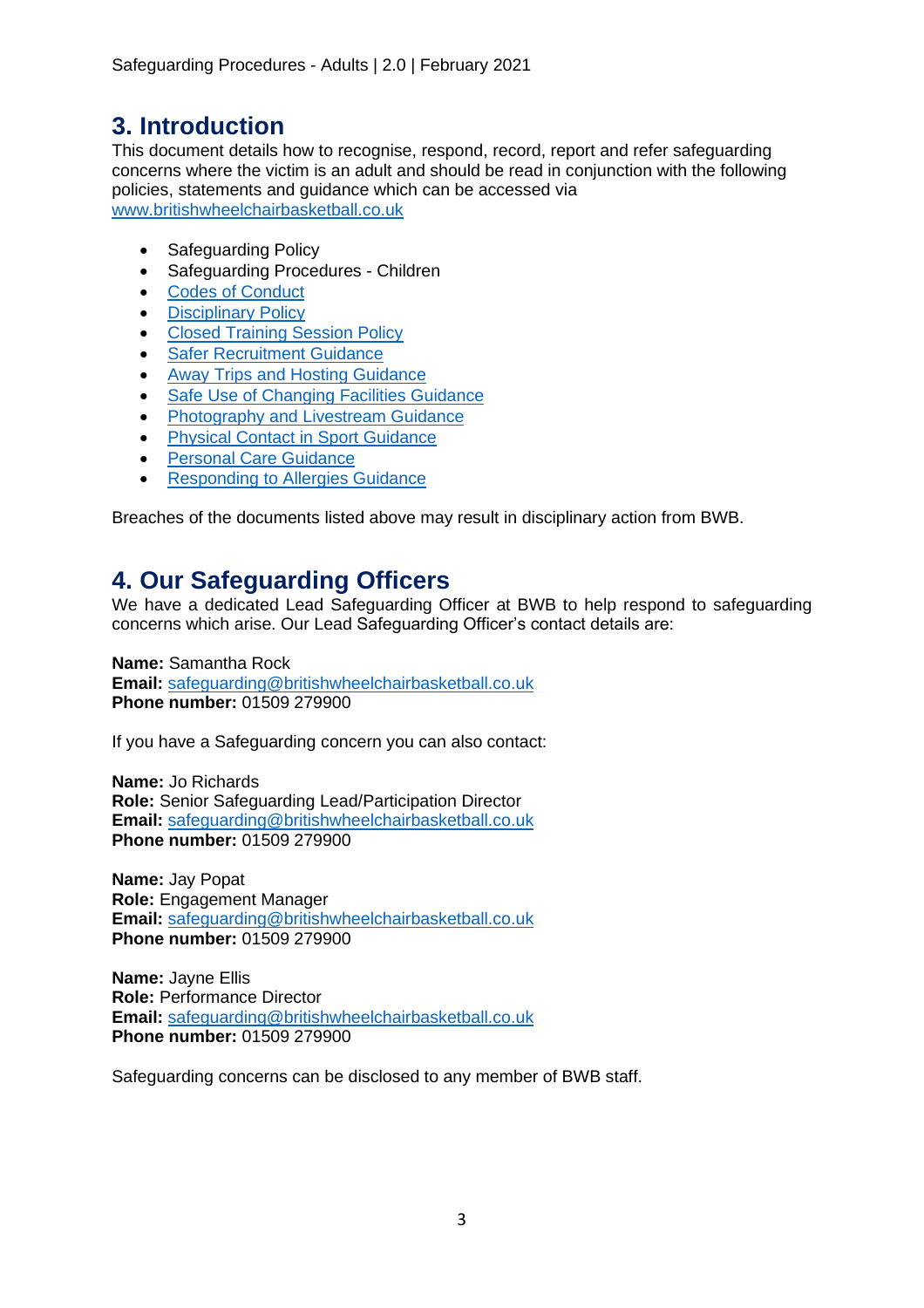# **5. Definition of an Adult at Risk**

Safeguarding adults' legislation creates specific responsibilities on Local and Authorities, Health and the Police to provide additional protection from abuse and neglect to Adults at Risk.

An Adult at risk is:

| <b>England (Care Act 2014)</b>                                                                                                                                                                                                                                                                                                                                           | Northern Ireland (Adult Safeguarding                                                                                                                                                                                                                                                     |
|--------------------------------------------------------------------------------------------------------------------------------------------------------------------------------------------------------------------------------------------------------------------------------------------------------------------------------------------------------------------------|------------------------------------------------------------------------------------------------------------------------------------------------------------------------------------------------------------------------------------------------------------------------------------------|
|                                                                                                                                                                                                                                                                                                                                                                          | <b>Prevention and Protection in Partnership</b><br>2015)                                                                                                                                                                                                                                 |
| An adult at risk is an individual aged 18<br>years and over who:<br>(a) has needs for care and support<br>(whether or not the local authority is<br>meeting any of those needs) AND;<br>(b) is experiencing, or at risk of, abuse<br>or neglect, AND;                                                                                                                    | An adult at risk of harm is a person aged<br>18 or over, whose exposure to harm<br>through abuse, exploitation or neglect may<br>be increased by their (a) personal<br>characteristics and/or (b) life<br>circumstances.                                                                 |
| (c) as a result of those care and<br>support needs is unable to protect<br>themselves from either the risk of, or<br>the experience of abuse or neglect.<br><b>Scotland (Adult Support and Protection</b><br>Act 2007)                                                                                                                                                   | Personal characteristics may include, but<br>are not limited to age, disability, special<br>educational needs, illness, mental or<br>physical frailty or impairment of, or<br>disturbance in, the functioning of the mind<br>or brain.                                                   |
| An adult at risk is an individual aged 16<br>years and over who:<br>(a) is unable to safeguard their own                                                                                                                                                                                                                                                                 | Life circumstances may include, but are<br>not limited to, isolation, socio-economic<br>factors and environmental living conditions.                                                                                                                                                     |
| wellbeing, property, rights or other<br>interests,<br>(b) is at risk of harm, and because they<br>are affected by disability, mental<br>disorder, illness or physical or<br>mental infirmity, is more vulnerable<br>to being harmed than adults who<br>are not so affected.                                                                                              | An adult in need of protection is a person<br>aged 18 and over, whose exposure to harm<br>through abuse, exploitation or neglect may<br>be increased by their:<br>Personal characteristics AND/OR life<br>circumstances AND;<br>(c) who is unable to protect their                       |
| <b>Wales (Social Services and Well Being</b><br>Act 2014)                                                                                                                                                                                                                                                                                                                | wellbeing, property, assets, rights or<br>other interests; AND                                                                                                                                                                                                                           |
| An adult at risk is an individual aged 18<br>years and over who:<br>(a) is experiencing or is at risk of abuse<br>or neglect, AND;<br>(b) has needs for care and support<br>(whether or not the authority is<br>meeting any of those needs) AND'<br>(c) as a result of those needs is unable<br>to protect themselves against the<br>abuse or neglect or the risk of it. | (d) where the action or inaction of<br>another person or persons is causing or<br>is likely to cause, them to be harmed.<br>In order to meet the definition of an 'adult in<br>need of protection' either (a) or (b) must be<br>present, in addition to both elements (c)<br>and $(d)$ . |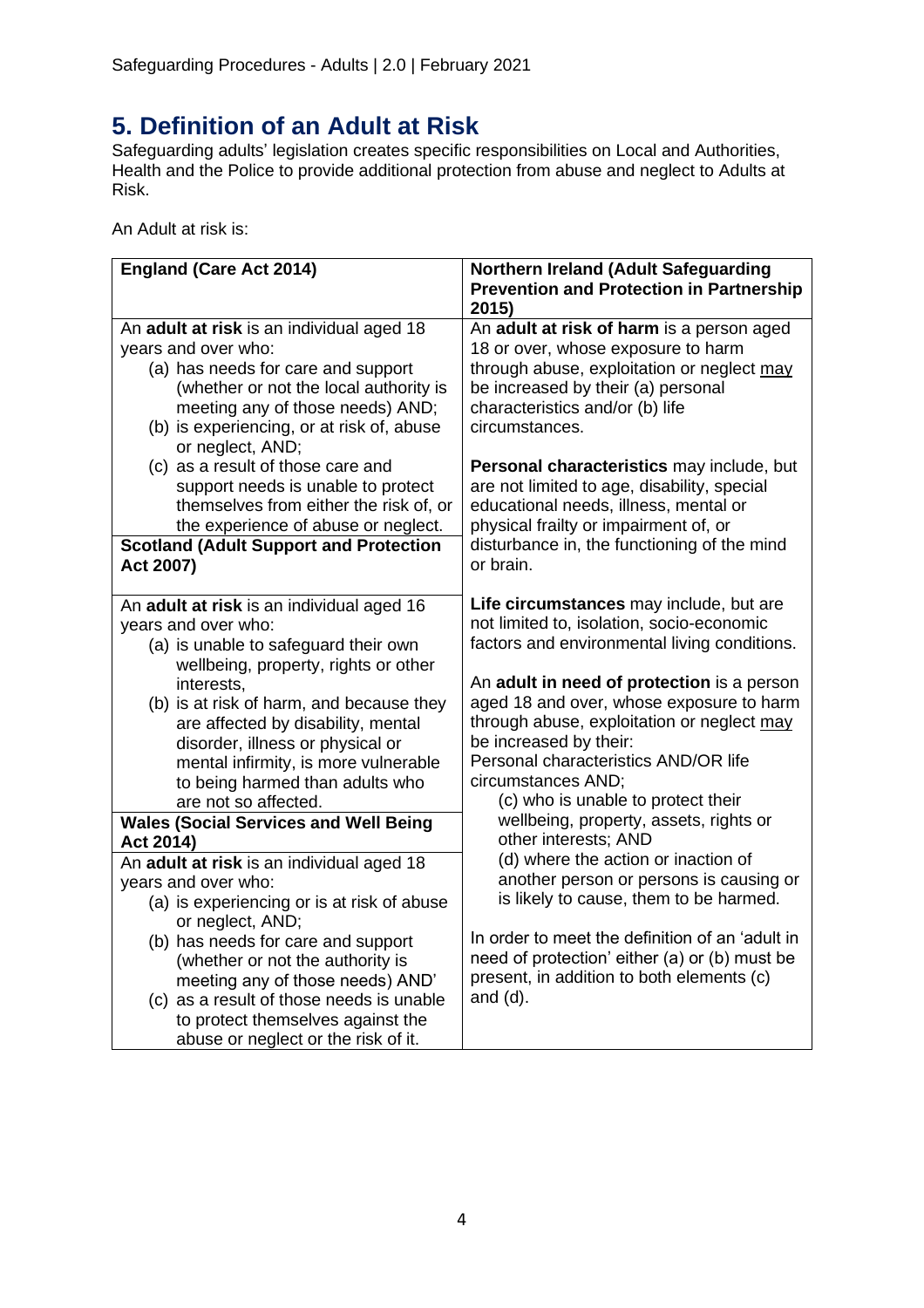# **6. Reporting Concerns About Yourself**

If you are in immediate danger or need immediate medical assistance contact the emergency services 999.

Contact the [Lead Safeguarding Officer.](#page-2-0) If you would prefer, please contact another member of staff who will help you raise the issue to the Lead Safeguarding Officer.

If the Lead Safeguarding Officer or Welfare Officer is implicated or you think has a conflict of interest, then report to the [Senior Safeguarding Lead.](#page-2-0)

You can also contact the Police, Social Services, your doctor or other organisations that can provide information and give support (See Appendix 3 Other sources of support).

British Wheelchair Basketball will follow the procedure set out in the Safeguarding Policy. If you do not think your concerns are being addressed in the way that they should be please contact the Chief Executive.

At all stages you are welcome to have someone who you trust support you and help you to explain what happened and what you want to happen.

It is of the upmost importance to British Wheelchair Basketball that you can take part in our activities safely and we will take every step to support you to do that.

# **7. Responding to Safeguarding Concerns**

It is always difficult to hear about or witness harm or abuse experienced by an adult at risk of harm or abuse. The following points will be helpful for both you and the individual should a concern be raised.

#### **Do**

- Take it seriously.
- Stay calm. Don't rush so as not to frighten the individual, as this may lead to the withholding of information.
- Ensure the safety of the individual. If urgent medical attention is required, then call an ambulance, inform the doctors of concerns and ensure that they are aware of the safeguarding/protection issue.
- Listen carefully to what is said, allowing the adult to continue at their own pace.
- Be sensitive.
- Keep questions to a minimum, only ask questions if you need to identify/clarify what the person is telling you.
- Reassure the person that they have done the right thing in revealing the information.
- Ask them what they would like to happen next.
- Explain what you would like to do next.
- Explain that you will have to share the information with the Club Welfare Officer or Safeguarding Lead Officer.
- Ask for their consent for the information to be shared outside of the organisation.
- Make an arrangement as to how you/the Safeguarding Lead Officer can contact them safely.
- Help them to contact other organisations for advice and support (e.g. Police, Domestic Abuse helpline, Victim Support – see appendix 3).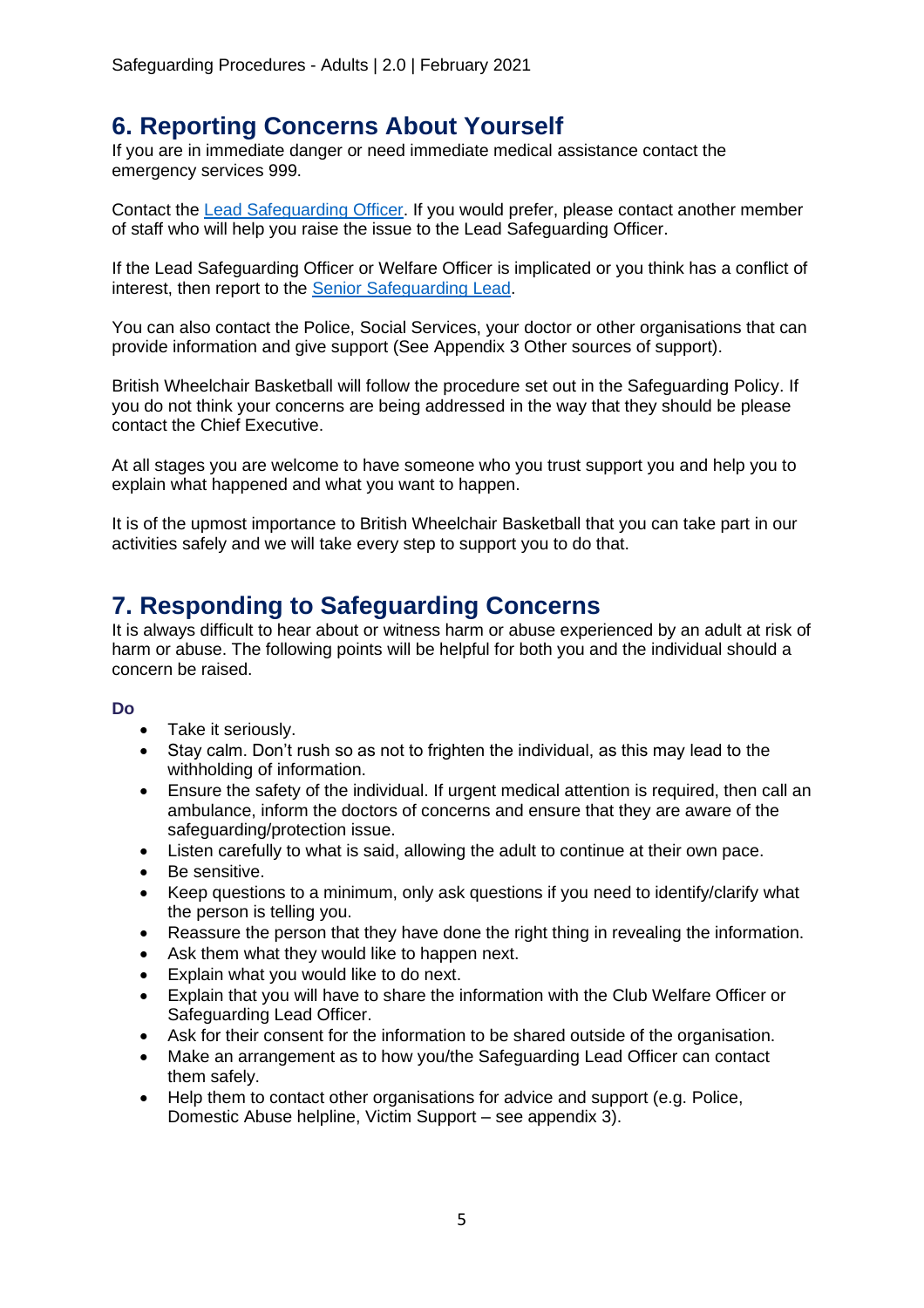In order to ensure that your wellbeing is not hindered during a safeguarding issue be aware that there are support mechanisms for you (the respondent) to access. Speak to your Line Manager, Head Coach, Club Welfare Officer or BWB Lead Safeguarding Officer for advice.

### **Don't**

- Dismiss or ignore the concern.
- Panic or allow shock or distaste to show.
- Make negative comments about the alleged perpetrator.
- Make assumptions or speculate.
- Come to your own conclusions.
- Probe for more information than is offered.
- Promise to keep the information secret.
- Make promises that cannot be kept.
- Conduct an investigation of the case.
- Confront the person thought to be causing harm.
- Take sole responsibility.
- Tell everyone.

Be aware of the possibility of forensic evidence if the concern relates to a recent incident of physical harm or injury and try to protect any supporting materials.

# **8. Recording Safeguarding Concerns**

The recording of **any** incident should follow this procedure. In all situations, including those in which the cause of concern arises either from an allegation of abuse or from suspicion of abuse, it is vitally important to record the details, regardless of whether they are shared with a statutory agency, as soon as possible using the Incident Reporting Template at Appendix 1.

An accurate note should be made at the time, or as soon as actually possible after the report or incident including the following information:

- Name of person reporting the incident.
- Date, time and location of the concern, allegation, incident, suspicious conversation or observation.
- Name, age and any impairment of the individual about whom there are concerns.
- Parties who were involved, including witnesses.
- What was said, seen or done and by whom.
- Name of the designated person, whether they have been contacted, and when.
- Immediate actions taken.
- Who else has been informed or should be informed?
- Whether a staff member or volunteer is involved in the allegation and any further action, e.g. suspension.
- Where relevant, reasons why there is no referral to a statutory agency.
- What support is required and has been offered to the child or adult at risk, the volunteer or member of staff involved.

The record should be clear and factual as it may be needed by adult protection agencies and may, in the future, be used as evidence in court. Records should be kept securely and shared only with those who need to know about the incident. If someone has told you about the harm or abuse, use the words of the person.

Throughout the process of any safeguarding cases, accurate records should be made and maintained.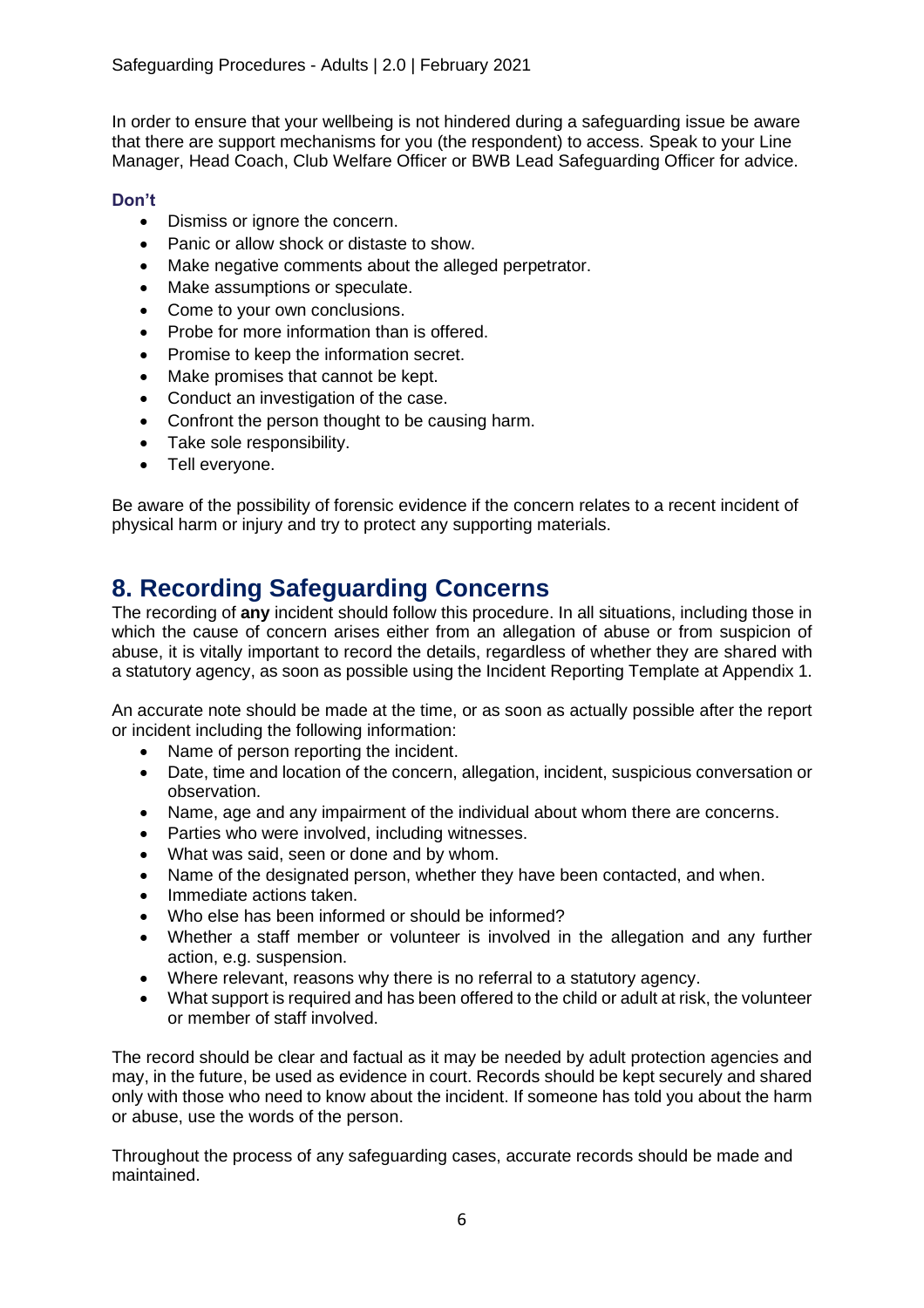# **9. Recognising Safeguarding Concerns**

You may become aware of possible harm or abuse to an adult at risk in a number of ways:

- An adult at risk may disclose present or historical abuse to you or a colleague
- A member of staff or coach may become suspicious that an adult at risk is being abused
- You may become suspicious about the behaviour of a colleague or adult
- An adult at risk may allege that they are being abused by someone

### **Forms of Abuse**

The Safeguarding Adults Legislation in each Home Country defines categories of adult abuse and harm as follows.

| <b>England (Care Act 2014)</b>                | <b>Northern Ireland (Adults Safeguarding</b><br><b>Prevention and Protection in Partnership</b> |
|-----------------------------------------------|-------------------------------------------------------------------------------------------------|
|                                               | 2015)                                                                                           |
| Physical                                      | Physical                                                                                        |
| Sexual                                        | <b>Sexual Violence</b>                                                                          |
| Emotional / psychological / mental            | Psychological / emotional                                                                       |
| Neglects and acts of omission                 | Financial                                                                                       |
| Financial or material abuse                   | Institutional                                                                                   |
| Discriminatory                                | <b>Neglect</b>                                                                                  |
| Organisational / Institutional                | Exploitation                                                                                    |
| Self-neglect                                  | Domestic violence                                                                               |
| Domestic abuse (including coercive control)   | Human trafficking                                                                               |
| Modern slavery                                | Hate crime                                                                                      |
| <b>Scotland (Adult Support and Protection</b> | <b>Wales (Social Services and Well Being</b>                                                    |
| Act 2007)                                     | Act 2014)                                                                                       |
| Physical                                      | Physical                                                                                        |
| Psychological                                 | Sexual                                                                                          |
| Financial                                     | Psychological                                                                                   |
| Sexual                                        | <b>Neglect</b>                                                                                  |
| <b>Neglect</b>                                | Financial                                                                                       |

See appendix 2 for definitions.

In addition to the above categories, there are other forms of harm or abuse that should involve the police and other organisations working together to intervene under safeguarding policies and procedures to ensure a robust and timely response. These include:

- Sexual exploitation
- Honour based violence
- Forced marriage
- Membership of gangs inclined to use violence.

Many of these areas are addressed in your local multi-agency adults at risk safeguarding procedures.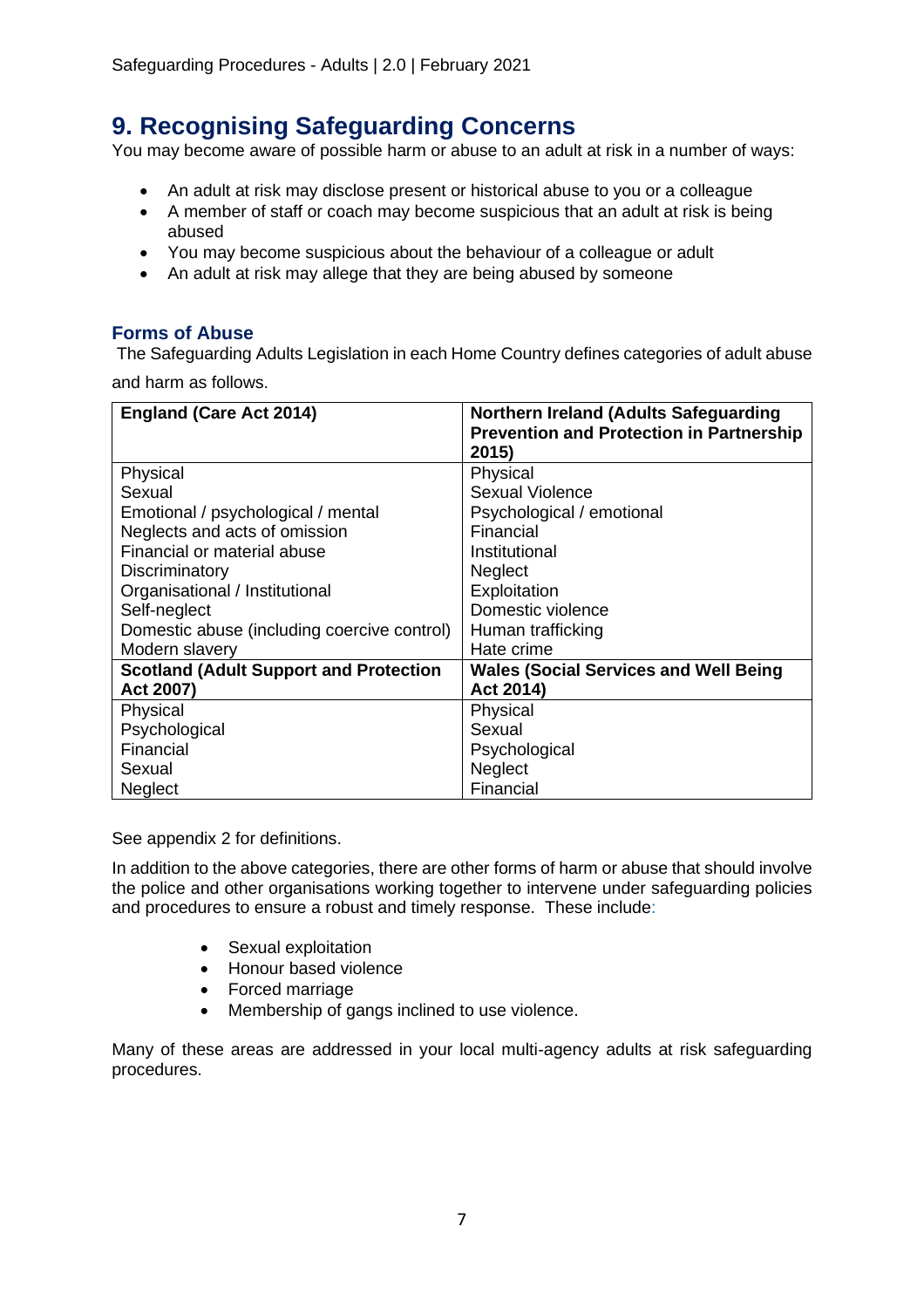### **Signs and Indicators of Abuse**

An adult may confide to a member of staff, coach, volunteer or another participant that they are experiencing abuse inside or outside of the sport setting. Similarly, others may suspect that this is the case.

Some signs to look out for in contact with individuals at risk of harm or abuse include:

- Unexplained bruises or injuries or lack of medical attention when an injury is present.
- The individual has belongings or money going missing.
- They are not attending/no longer enjoy their sessions.
- Losing or gaining weight/an unkempt appearance.
- A change in their behaviour or confidence.
- Self-harm.
- A fear of a particular group of people or individual.
- A parent/carer always speaks for the individual and doesn't allow them to make their own choices.
- They may tell you/another person they are being abused.

It should be recognised that this list is not exhaustive and the presence of one or more of the indicators is not proof that abuse is actually taking place. A good working relationship with the adult at risk will help to identify any other concerns that an adult at risk may be experiencing which could cause some of the changes listed above.

**Remember it is not the responsibility of those working in wheelchair basketball to decide if abuse is occurring, but it is their responsibility to act on any concerns by reporting them.**

# **10. Reporting and Referring Safeguarding Concerns**

### **Mental Capacity and Decision Making**

The Mental Capacity Act 2005 sets out five 'statutory principles'

- All people over the age of 16 must be assumed to have capacity unless it has been established that they lack capacity.
- A person is not to be treated as unable to make a decision unless all practicable steps to help them to do so have been taken without success.
- A person is not to be treated as unable to make a decision merely because they make an unwise decision.
- An act done, or decision made, under the Mental Capacity Act 2005 for or on behalf of a person who lacks capacity must be done, or made, in their best interests.
- Before the act is done, or the decision made, regard must be had to whether the purpose for which it is needed can be as effectively achieved in a way that is less restrictive of the person's rights and freedom of action.

An individual's ability to make decision may be affected by things such as learning disability, dementia, mental health needs, acquired brain injury and physical ill health however having one of these health conditions doesn't necessarily mean they lack the capacity to make a specific decision. Someone can lack capacity to make some decisions but still have the capacity to make other decisions.

For example:

- A person with epilepsy may not be able to make a decision following a seizure.
- Someone who is anxious may not be able to make a decision at that point.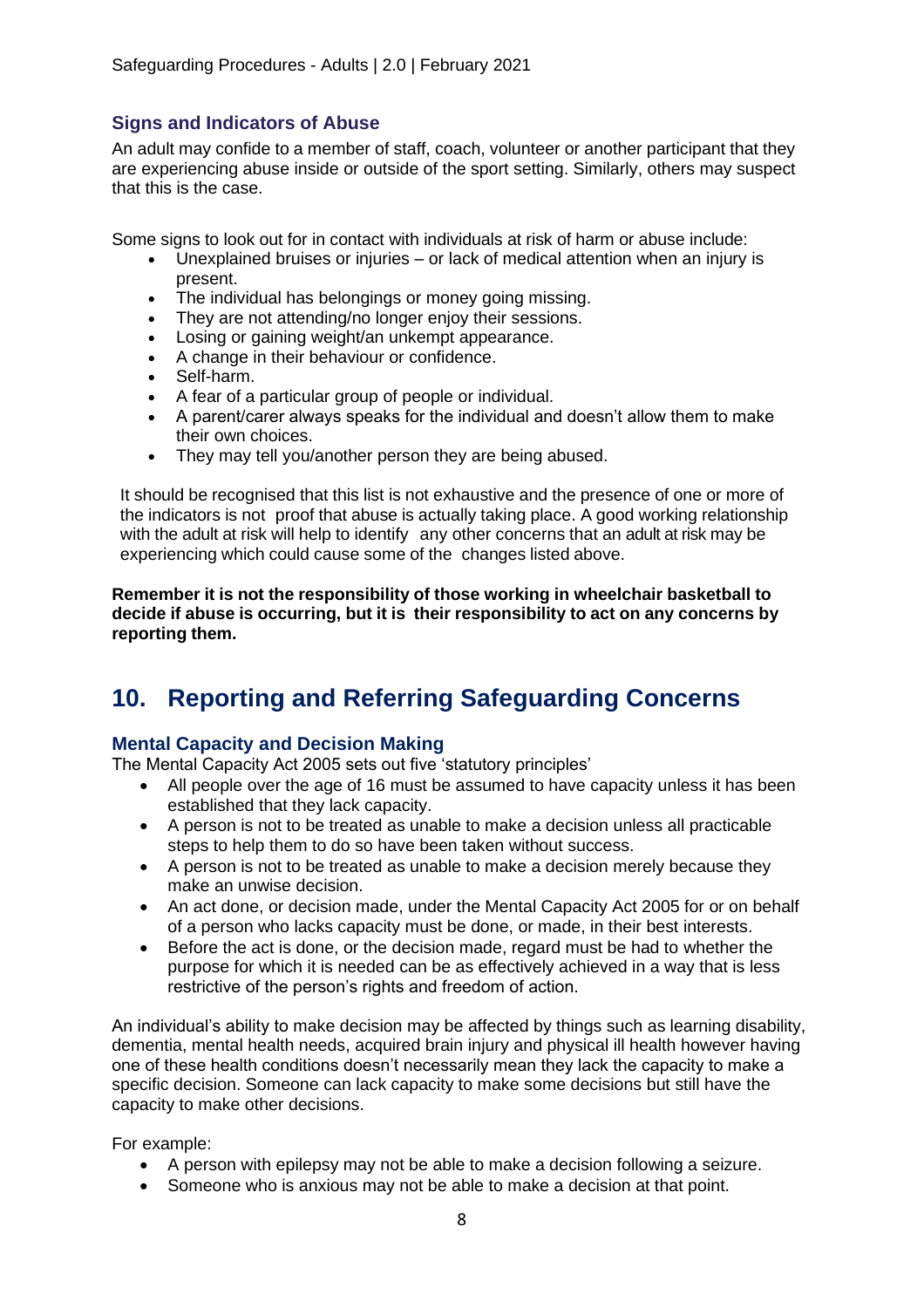• A person may not be able to respond as quickly if they have just taken some medication that causes fatigue.

Mental capacity is important for safeguarding for several reasons.

Not being allowed to make decisions one is capable of making is abuse.

Mental Capacity must also be considered when we believe abuse or neglect might be taking place. It is important to make sure an 'adult at risk' has choices in the actions taken to safeguard them, including whether or not they want other people informed about what has happened, however, in some situations the adults may not have the mental capacity to understand the choice or to tell you their views.

Each home nation has legislation that describes when and how we can make decisions for people who are unable to make decisions for themselves. The principles are the same.

- We can only make decisions for other people if they cannot do that for themselves at the time the decision is needed.
- If the decision can wait, wait e.g. to get help to help the person make their decision or until they can make it themselves.
- If we have to make a decision for someone else, then we must make the decision in their best interest (for their benefit) and take into account what we know about their preferences and wishes.
- If the action we are taking to keep people safe will restrict them we must think of the way to do that which restricts to their freedom and rights as little as possible.

### **Referring Concerns**

If concerns arise consent must be obtained from the adult at risk concerned before a referral is made to adult social care or the police. If the adult at risk refuses to give consent, staff and volunteers should seek advice from our Lead Safeguarding Officer. Information should not be given to carers or other adults involved without the consent of the adult at risk.

There may be times when a decision needs to be made on behalf of an individual in an emergency. Decisions taken in order to safeguard an adult who cannot make the decision for themselves could include:

- Sharing information about safeguarding concerns with people that can help protect them.
- Stopping them being in contact with the person causing harm.
- Emergency or life-threatening situations may warrant the sharing of relevant information with the emergency services without consent;
- Other people are, or may be, at risk, including children and young people;
- Sharing the information could prevent a serious crime or a serious crime has been committed;
- Our Staff or Volunteers are implicated;
- There is a court order or other legal authority for taking action.

### **Confidentiality**

Some adults at risk may seek to speak to club coaches, staff or volunteers in confidence about harm or abuse. Staff must understand that it is not possible to give absolute guarantees of confidentiality because they would be unable to take steps to protect them or others. It is particularly difficult if the coach or staff member has a good relationship with the adult at risk and worries that this might be jeopardised by passing on information.

Personal information acquired in the course of being involved in sport with adults at risk can be regarded as confidential. However, information that relates to potential or actual harm must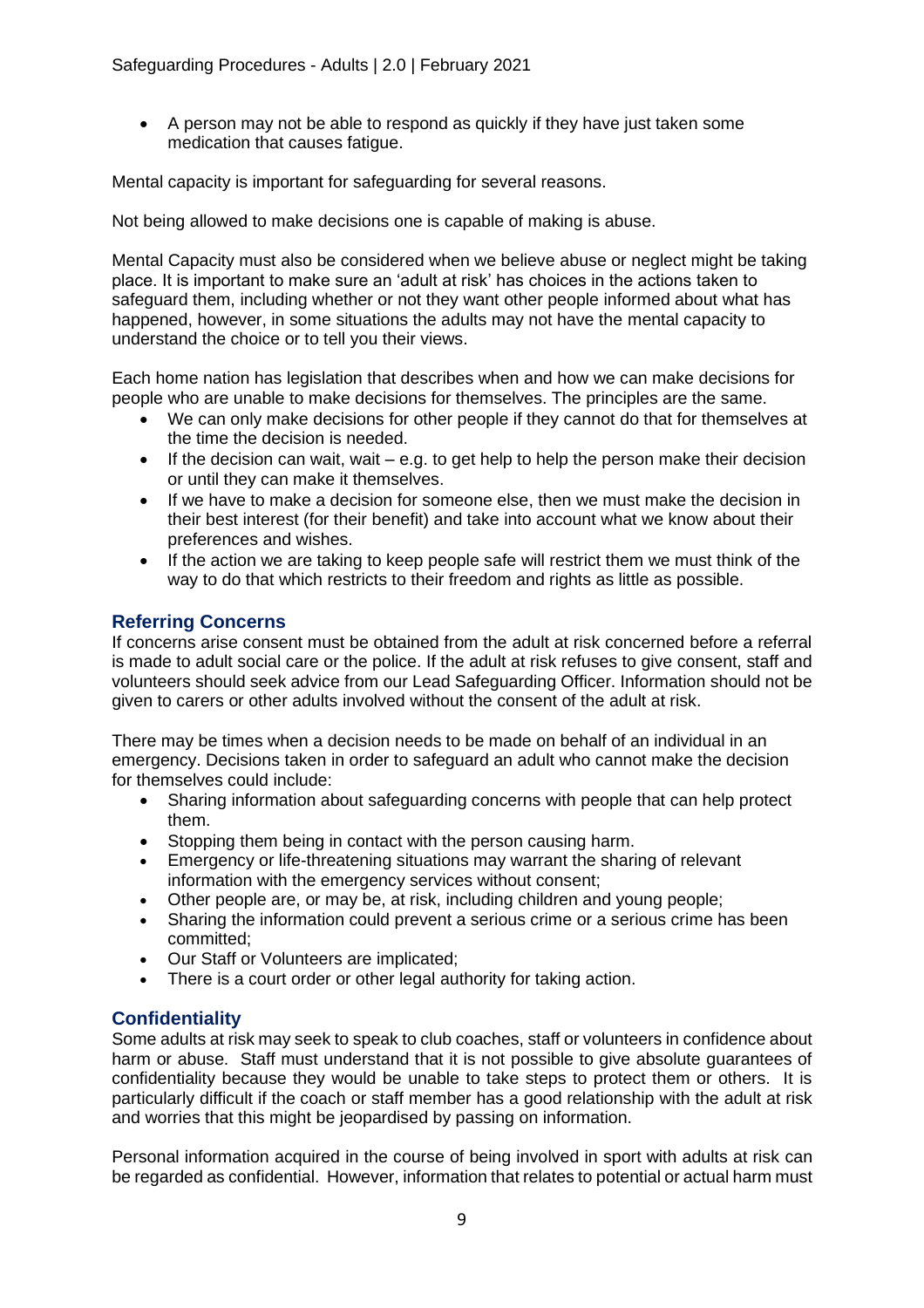be passed on in line with BWB's information sharing and data protection guidance.

Every effort should also be made to ensure that confidentiality is maintained with information shared on a 'need to know basis' only. This includes but is not limited to the following people:

- The Club or Event Welfare Officer;
- The parents/carers of the person who is alleged to have been abused (only following advice from Adult's Social Care);
- Adult's Social Care/police;
- BWB Lead Safeguarding Officer and BWB Chief Executive;
- The alleged abuser **but only** following advice from the LSO and/or Adult's Social Care or Police.

### **Information sharing and data protection**

Information should be stored in a secure place with limited access to designated people, in line with data protection laws (e.g. that information is accurate, relevant and secure).

The seven golden rules of information sharing are:

**1. Remember that the Data Protection Act is not a barrier to sharing information** but provides a framework to ensure that personal information about living persons is shared appropriately

**2. Be open and honest** with the person (and/or their family where appropriate) from the outset about why, what, how and with whom information will, or could be shared, and seek their agreement, unless it may put them or someone else at risk or inappropriate to do so.

**3. Seek advice** if you are in any doubt, without disclosing the identity of the person where possible.

**4. Share with consent where appropriate** and, where possible, respect the wishes of those who do not consent to share confidential information. You may still share information without consent if, in your judgement, that lack of consent can be overridden in the public interest. You will need to base your judgement on the facts of the case.

**5. Consider safety and well-being:** Base your information sharing decisions on considerations of the safety and well-being of the person and others who may be affected by their actions.

**6. Necessary, proportionate, relevant, accurate, timely and secure:** Ensure that the information you share is necessary for the purpose for which you are sharing it, is shared only with those people who need to have it, is accurate and up-to-date, is shared in a timely fashion, and is shared securely.

**7. Keep a record** of your decision and the reasons for it – whether it is to share information or not. If you decide to share, then record what you have shared, with whom and for what purpose.

### **Reporting to the Disclosure and Barring Service**

#### **England, Wales and Northern Ireland**

The duty to refer to the DBS is met when an employer (includes those who volunteer) has dismissed or removed a person from regulated activity or would or may have if the person had not left, resigned, retired, been made redundant or moved to another position because the person has:

- Been cautioned or convicted for a 'relevant offence'. A 'relevant offence' for the purposes of referrals to the DBS is an offence that would result in the individual's automatic inclusion in the Children's or Adults' barred list.
- Engaged in 'relevant conduct'. 'Relevant conduct' is that which endangers or is likely to endanger children, young people or adults at risk.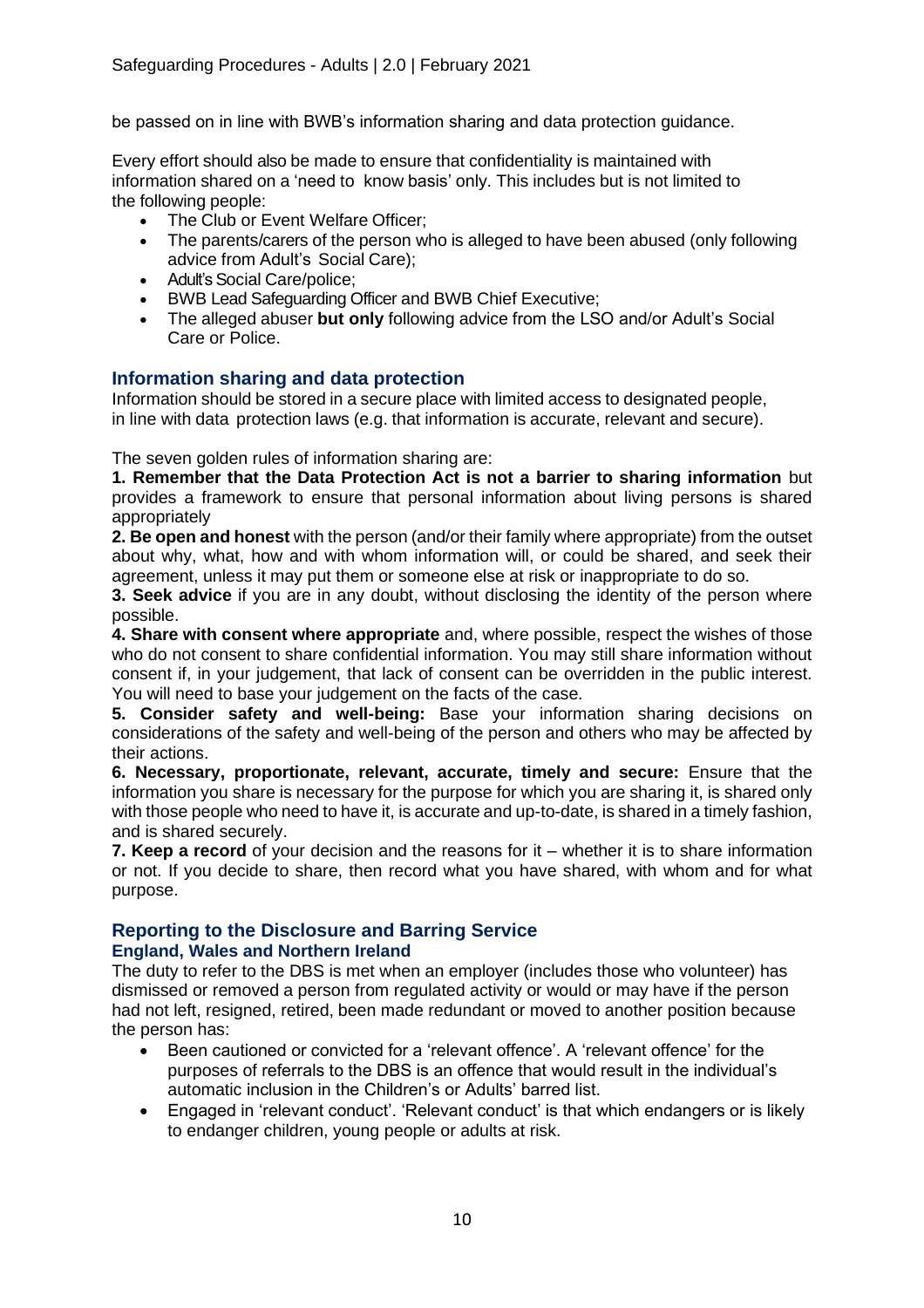• Satisfied the 'harm test.' The 'harm test' is met when an employer believes that an individual may harm, may cause to be harmed, may put at risk of harm, may attempt to harm or may incite another person to harm a child, young person or adult at risk.

Referrals to the DBS should be made once investigations and disciplinary processes are complete (even if the person has left their role). Referrals must be made even if a significant period has passed between the allegation and the gathering of evidence to support a decision to make a referral.

#### **Scotland**

The duty to refer to Disclosure Scotland is met when an individual (staff or volunteer) has engaged in harmful behaviour when working with children, young people or adults at risk and this meant that as a result of that behaviour the person was dismissed, would have been dismissed but they left before they could be or was transferred permanently away from work with children, young people and adults at risk. Reports should be made to Disclosure Scotland within three months of a disciplinary decision being made.

#### **Reporting to British Wheelchair Basketball**

All safeguarding concerns and incidents of poor practice should be reported to BWB's Lead Safeguarding Officer within one working day of the incident.

### **11. Monitoring and Evaluation**

BWB will review all cases routinely and report to the BWB Board, to see if changes need to be made to policies/procedures or lessons can be learnt. All involved in a case will have an opportunity to provide feedback so procedures can be continually improved.

*BWB reserves the right to engage a support body in the Triage, Investigation, Hearing, Appeal and Case Management of any BWB Safeguarding/Disciplinary Case. All Case data will be shared with the supporting body for the purposes of case resolution only.*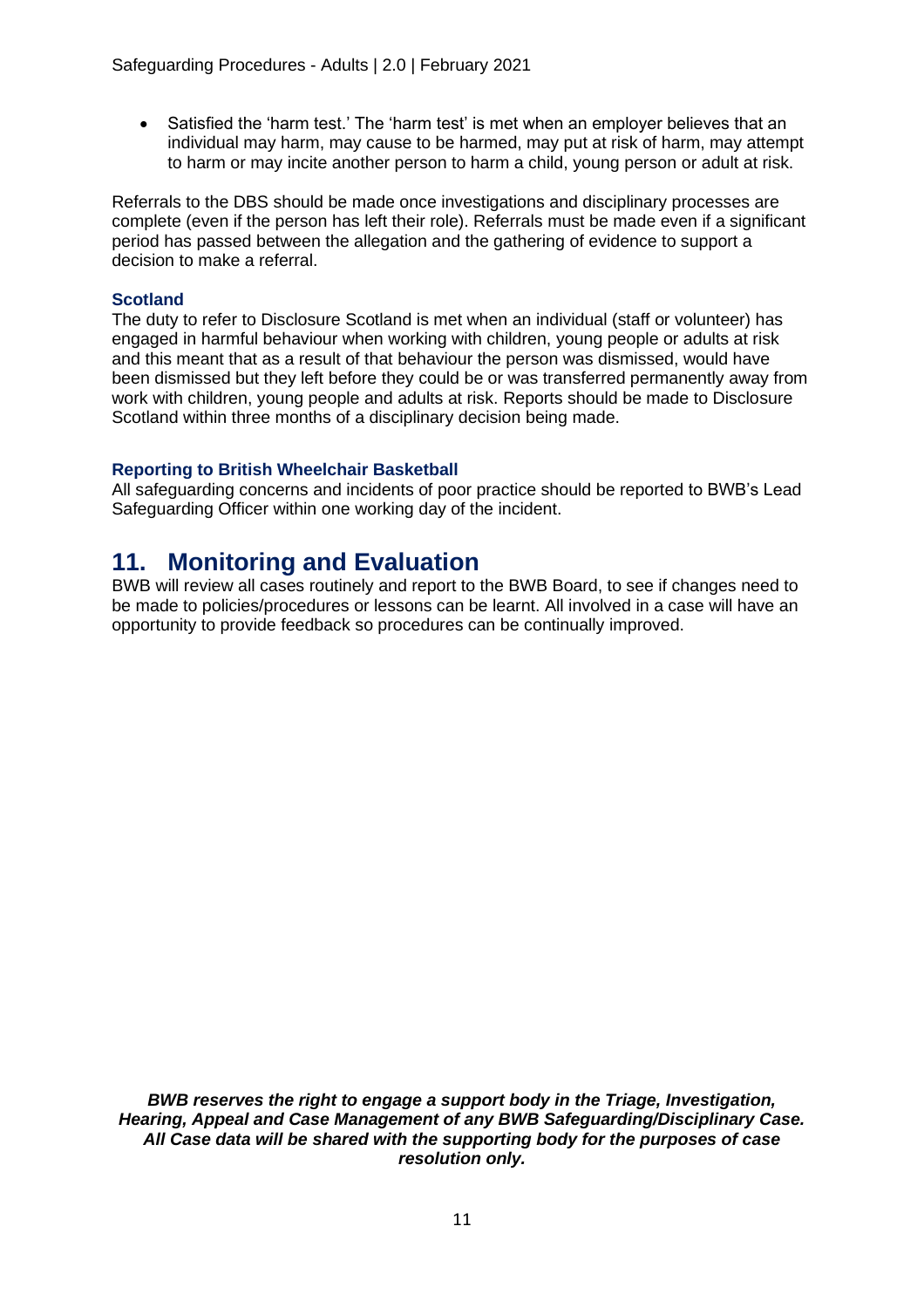# **12. Safeguarding Procedure**

There are three processes for responding to a concern about abuse or neglect:

- 1. Concerns about abuse in or outside of the family setting.
- 2. Concerns about abuse or poor practice from BWB staff.
- 3. Concerns about abuse or poor practice from an individual in wheelchair basketball but not employed by BWB (e.g. club coach, committee member, official, volunteer or participant).

Each process has its own simple flowchart for you to follow, however, if at any time you are unsure on what process to follow, please contact our Lead Safeguarding Officer.

# **Concerns about abuse (in or outside of the family setting)**

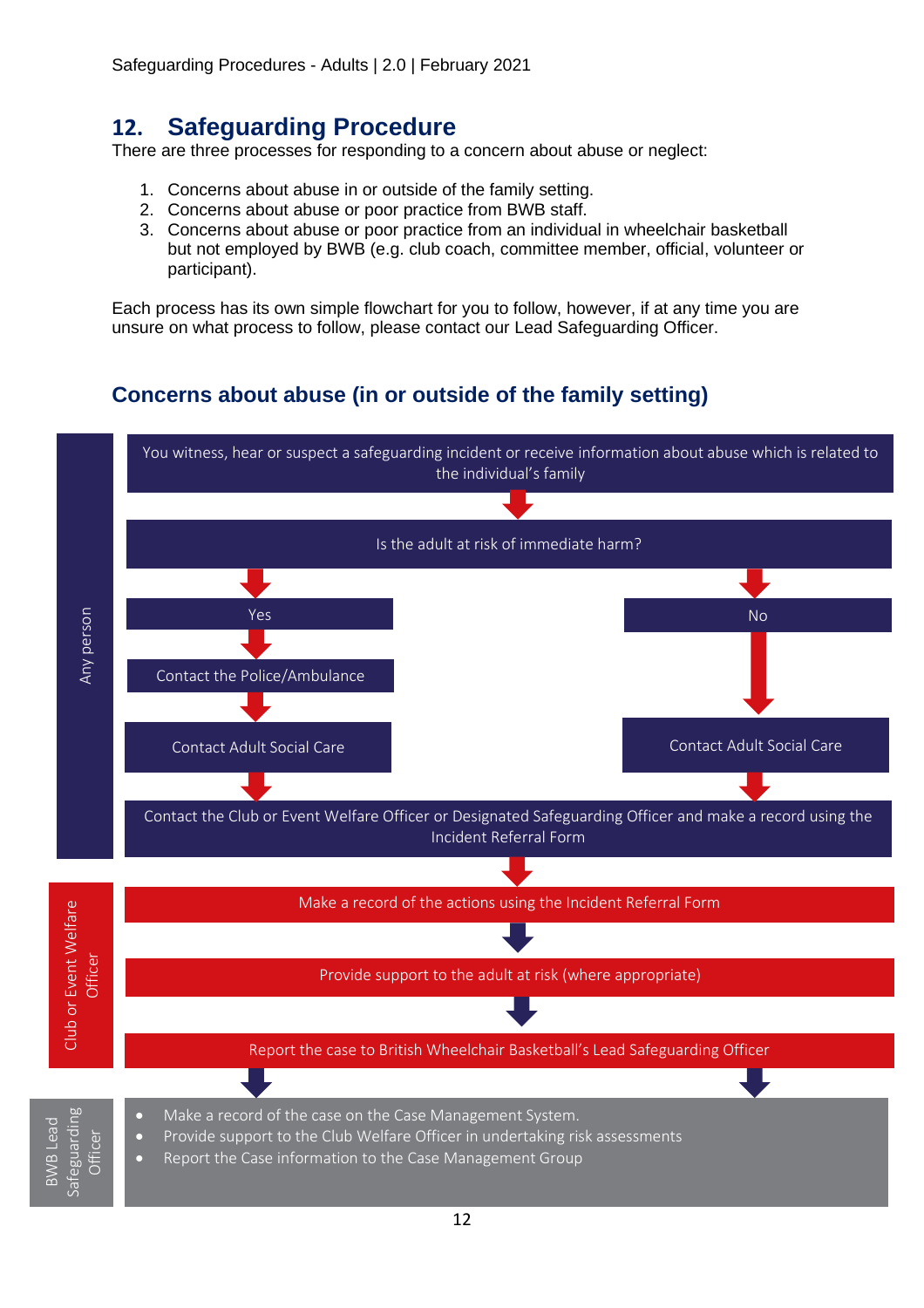### **Concerns about abuse or poor practice from BWB staff, contractors or freelancers**

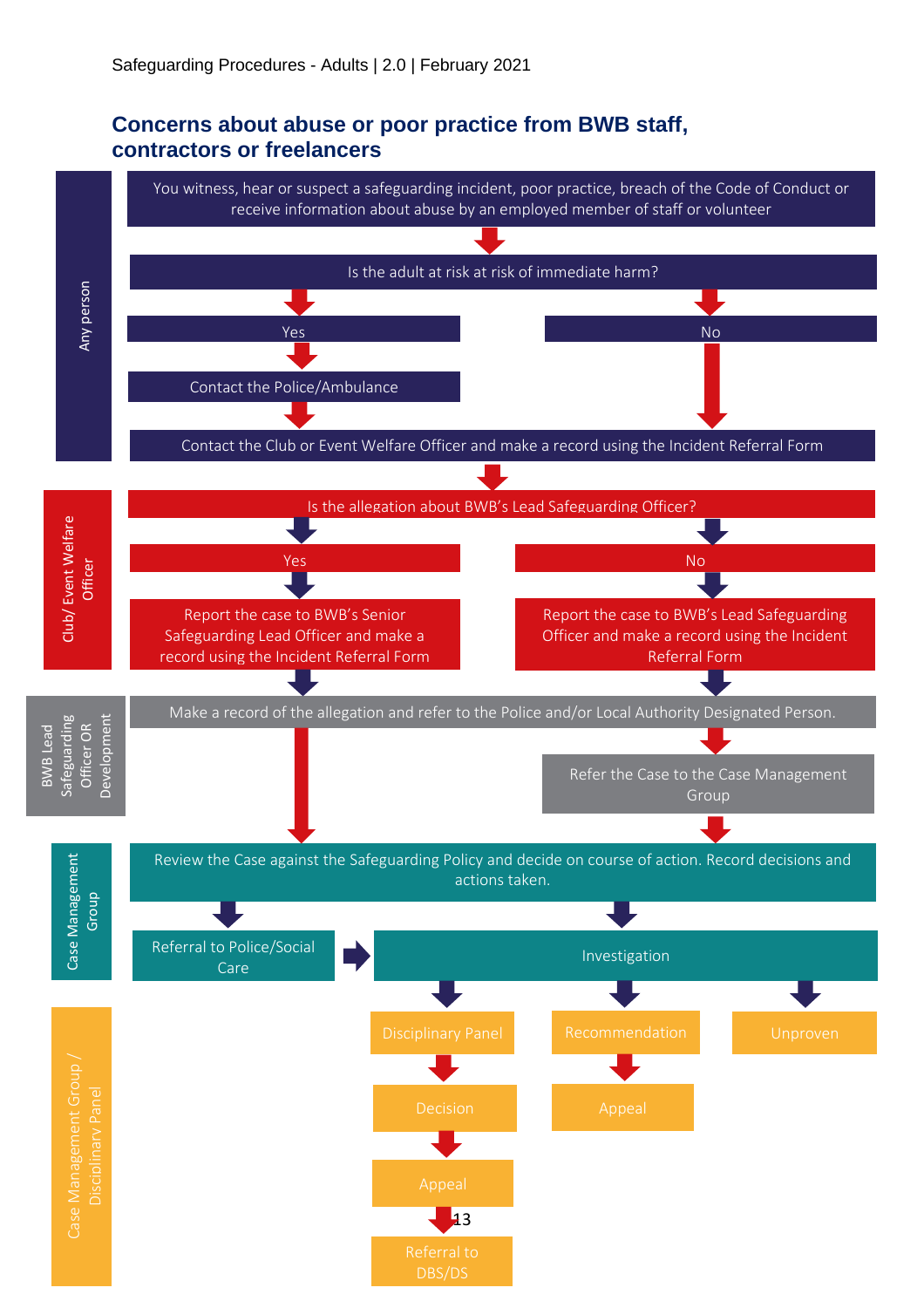### **Concern about the abuse or poor practice from an individual in wheelchair basketball but not employed by us (e.g. a club coach, committee member, official, volunteer or participant)**

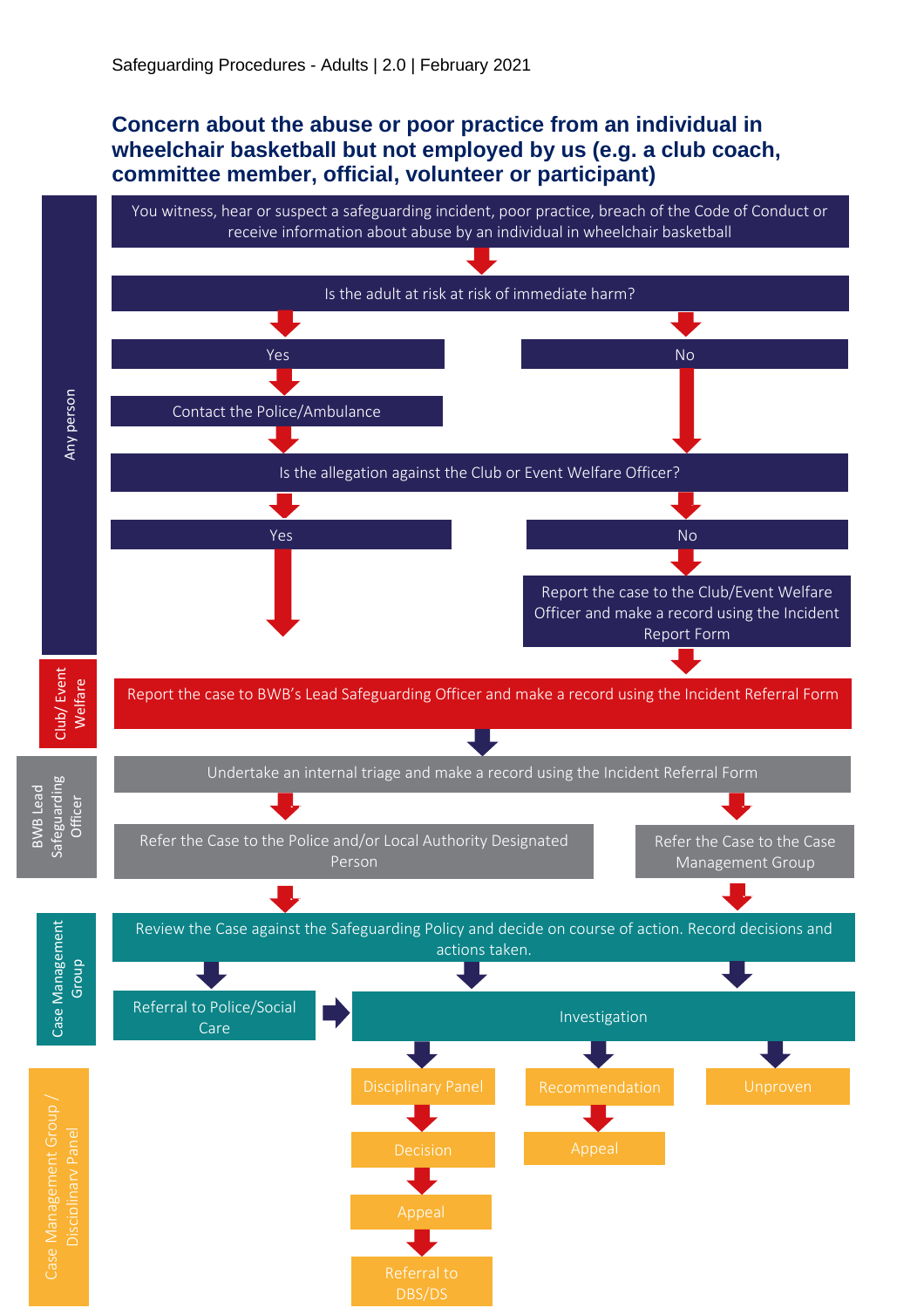# **Appendices**

### **Appendix 1: Template incident referral form**

This document will be stored securely and processed in line with British Wheelchair Basketball's Data Privacy Notice.

| Person reporting the incident                                                            |
|------------------------------------------------------------------------------------------|
| Name:                                                                                    |
| Home Address:                                                                            |
|                                                                                          |
| Club:                                                                                    |
| Contact number:                                                                          |
| Person affected/injured                                                                  |
| Name:                                                                                    |
| Home Address:                                                                            |
|                                                                                          |
| Date of birth:                                                                           |
| Gender:                                                                                  |
| Contact number:<br>Club:                                                                 |
| <b>Parent/carers information</b>                                                         |
| Name:                                                                                    |
| Home Address:                                                                            |
|                                                                                          |
| Contact number:                                                                          |
| Email address:                                                                           |
| Have parents/carers been notified of this incident?                                      |
| Yes<br>П                                                                                 |
| <b>No</b><br>П                                                                           |
| If YES please provide details of what was said/action agreed:                            |
|                                                                                          |
|                                                                                          |
|                                                                                          |
|                                                                                          |
| Are you reporting your own concerns or responding to concerns raised by someone<br>else? |
| Reporting my own concerns<br>□                                                           |
| Reporting concerns raised by someone else<br>П                                           |
| If reporting concerns raised by some else, please provide further information below:     |
| Name:                                                                                    |
| Position within the sport or relationship to child or adult at risk:                     |
| Contact number:                                                                          |
| Email address:                                                                           |
| <b>Accident/Incident</b><br>Time:                                                        |
| Date:                                                                                    |
| Place:                                                                                   |
|                                                                                          |
|                                                                                          |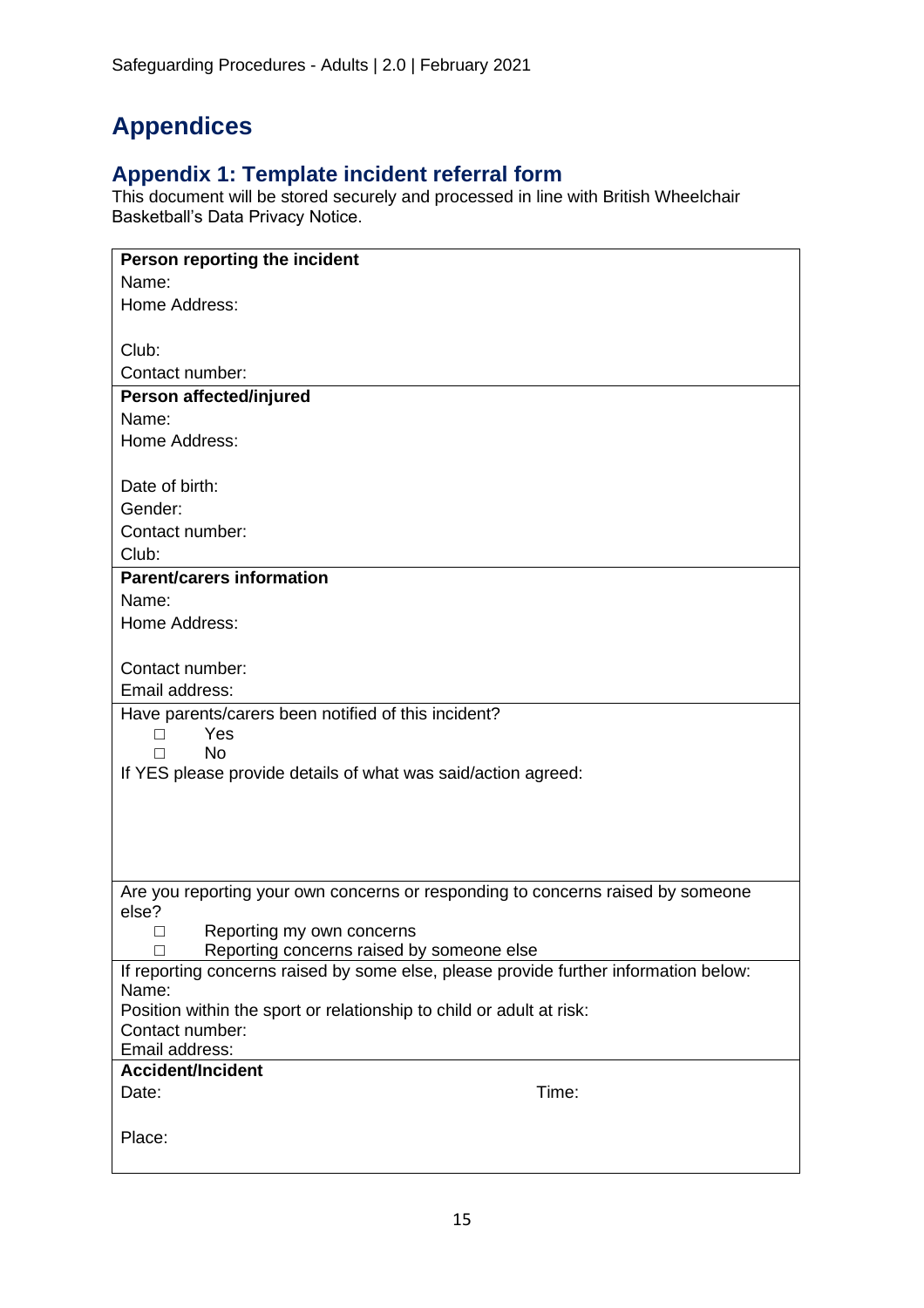| Details of the incident or concerns:                                                                     |       |
|----------------------------------------------------------------------------------------------------------|-------|
|                                                                                                          |       |
|                                                                                                          |       |
|                                                                                                          |       |
|                                                                                                          |       |
| <b>Action taken:</b>                                                                                     |       |
|                                                                                                          |       |
|                                                                                                          |       |
|                                                                                                          |       |
|                                                                                                          |       |
| Has the incident been reported to any external agencies?                                                 |       |
| Yes<br>П                                                                                                 |       |
| <b>No</b><br>П                                                                                           |       |
|                                                                                                          |       |
| If yes please provide further details:                                                                   |       |
| Name of organisation or agency:                                                                          |       |
|                                                                                                          |       |
| Contact person:                                                                                          |       |
| Contact number:                                                                                          |       |
| Email:                                                                                                   |       |
|                                                                                                          |       |
| Agreed action or advice given:                                                                           |       |
|                                                                                                          |       |
|                                                                                                          |       |
| Please provide details of any witnesses to the incident:                                                 |       |
| Name:                                                                                                    |       |
| Position within the club or relationship to the child or adult at risk:                                  |       |
| Date of birth (if child):                                                                                |       |
| Address:                                                                                                 |       |
|                                                                                                          |       |
| Contact number:                                                                                          |       |
| Email address:                                                                                           |       |
| Please provide details of any person involved in this incident or alleged to have<br>caused the incident |       |
| Name:                                                                                                    |       |
| Position within the club or relationship to the child or adult at risk:                                  |       |
| Date of birth (if child):                                                                                |       |
| Address:                                                                                                 |       |
|                                                                                                          |       |
| Contact number:                                                                                          |       |
| Email address:                                                                                           |       |
| Signed:                                                                                                  | Date: |
|                                                                                                          |       |
| <b>Print Name:</b>                                                                                       |       |

**Contact the Lead Safeguarding Officer in line with BWB's reporting procedures.**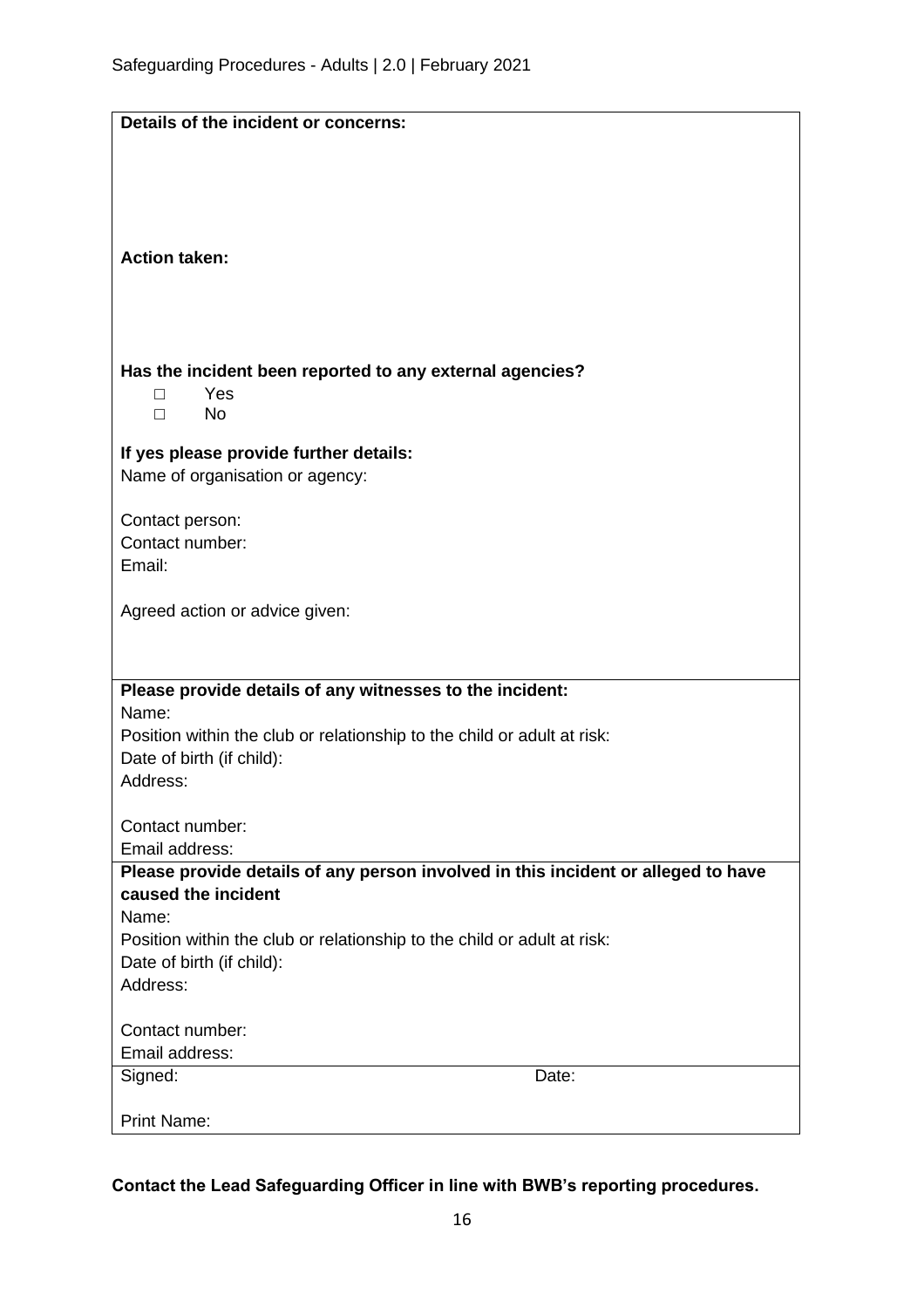# **Appendix 2: Definitions of Forms of Abuse**

| <b>Self-neglect</b>                                                  | Neglecting to care for one's personal hygiene, health or<br>surroundings, including behaviour such as hoarding.                                                                                                                                                                                                                                                                                                                         |
|----------------------------------------------------------------------|-----------------------------------------------------------------------------------------------------------------------------------------------------------------------------------------------------------------------------------------------------------------------------------------------------------------------------------------------------------------------------------------------------------------------------------------|
| <b>Modern slavery</b>                                                | Encompasses slavery, human trafficking, forced labour<br>and domestic servitude. Traffickers and slave masters use<br>whatever means they have at their disposal to coerce,<br>deceive and force individuals into a life of abuse,<br>servitude and inhumane treatment.                                                                                                                                                                 |
| <b>Domestic violence</b>                                             | Any incident or pattern of incidents of controlling, coercive<br>or threatening behaviour, violence or abuse between<br>those aged sixteen or over, who are or have been intimate<br>with partners or family members regardless of gender or<br>sexuality. This can encompass, but is not limited to;<br>psychological, physical, sexual, financial, emotional abuse<br>and so called 'honour' based violence.                          |
| <b>Discriminatory</b>                                                | Abusive or bullying because of discrimination occurs<br>when motivated by a prejudice against certain people or<br>groups of people. This may be because of an individual's<br>ethnic origin, colour, nationality, race, religion or belief,<br>gender, gender reassignment, sexual orientation or<br>disability. Actions may include unfair or less favourable<br>treatment, culturally insensitive comments, insults and<br>'banter'. |
| <b>Organisational</b>                                                | Neglect and poor care practice within an institution or<br>specific care setting such as a hospital or care home, or<br>where care is provided within an Adult at Risk's own<br>home. This may range from one-off incidents to ongoing<br>ill-treatment. It can be through neglect or poor<br>professional practice as a result of the structure, policies,<br>processes or practices within an organisation.                           |
| <b>Physical</b>                                                      | This includes hitting, slapping, pushing, kicking, restraint,<br>and misuse of medication. It can also include<br>inappropriate sanctions                                                                                                                                                                                                                                                                                               |
| <b>Sexual</b>                                                        | This includes rape, indecent exposure, sexual<br>harassment, inappropriate looking or touching, sexual<br>teasing or innuendo, sexual photography, subjection to<br>pornography or witnessing sexual acts, indecent exposure<br>and sexual assault or sexual acts to which the adult has<br>not consented, or was pressured into consenting.                                                                                            |
| <b>Financial or material abuse</b>                                   | Stealing from a vulnerable person, using them for financial<br>gain, putting pressure on them about wills, property,<br>inheritance or financial transactions, misusing or stealing<br>their property, possessions or benefits. It may include<br>depriving a person access to their money, property or<br>assets. This might include inappropriate payments, or<br>mismanagement of funds held or managed on behalf of<br>athletes.    |
| <b>Neglect</b><br><b>Acts</b><br>and<br><b>of</b><br><b>Omission</b> | This includes ignoring medical or physical care needs and<br>failing to provide access to appropriate health social care<br>or educational services. It also includes the withdrawing of<br>the necessities of life, including medication, adequate<br>nutrition and heating.                                                                                                                                                           |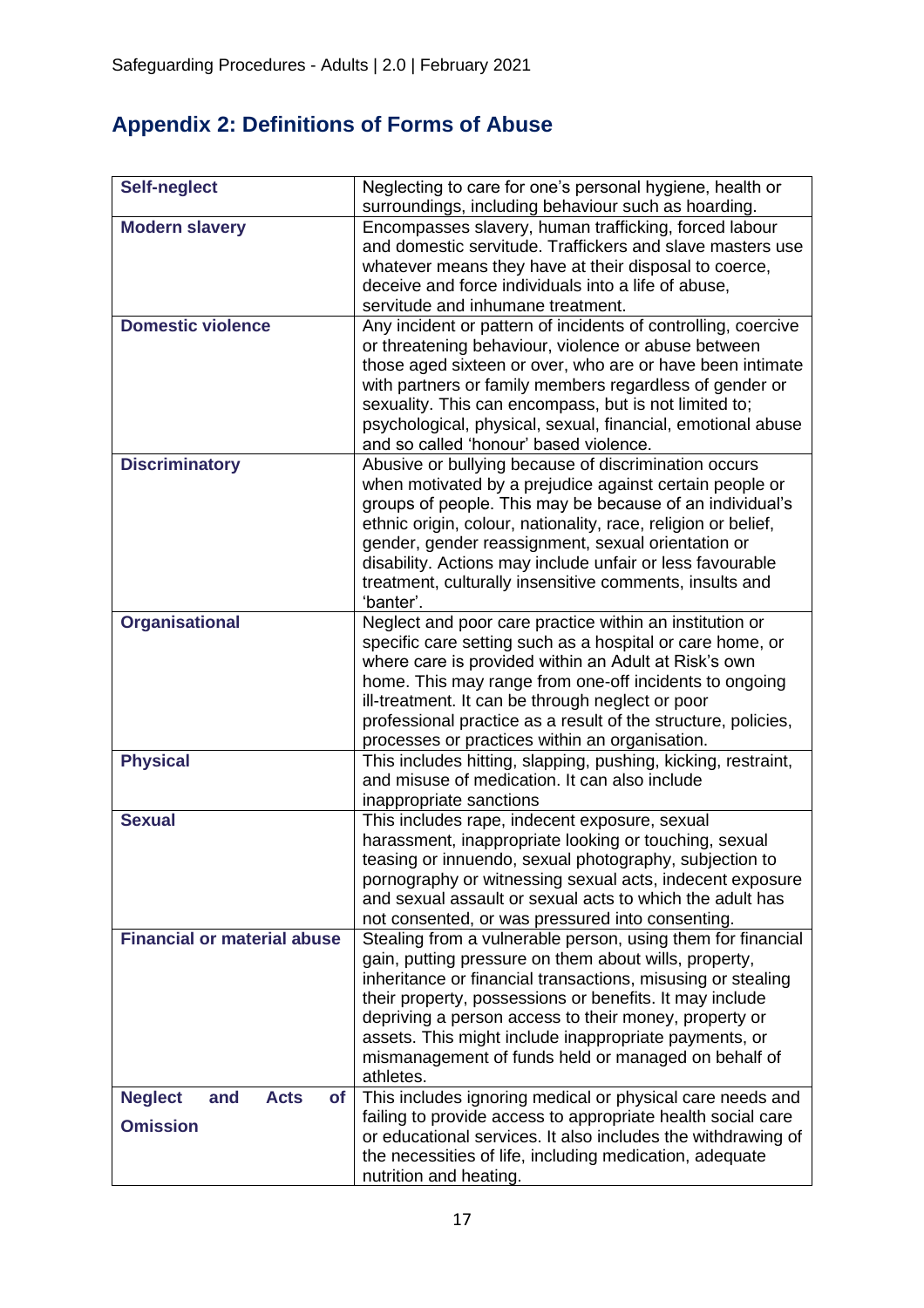| <b>Emotional or Psychological</b> | This includes threats of harm or abandonment,               |
|-----------------------------------|-------------------------------------------------------------|
|                                   | deprivation of contact, humiliation, blaming, controlling,  |
|                                   | intimidation, coercion, harassment, verbal abuse, isolation |
|                                   | I or withdrawal from services or supportive networks.       |

### **Four additional Types of Harm**

| <b>Cyber Bullying</b> | Cyber bullying occurs when someone repeatedly makes<br>fun or another person online, or repeatedly picks on<br>another person through emails or text messages. It can<br>also involve using online forums with the intention of<br>harming, damaging, humiliating or isolating another<br>person. It includes various different types of bullying,<br>including racist bullying, homophobic bullying, or bullying<br>related to special education needs and disabilities. The<br>main difference is that, instead of the perpetrator<br>carrying our the bullying face-to-face, they use<br>technology as a means to do it. |
|-----------------------|-----------------------------------------------------------------------------------------------------------------------------------------------------------------------------------------------------------------------------------------------------------------------------------------------------------------------------------------------------------------------------------------------------------------------------------------------------------------------------------------------------------------------------------------------------------------------------------------------------------------------------|
| <b>Force Marriage</b> | This is a term used to describe a marriage in which one<br>or both of the parties are married without their consent<br>or against their will. A forced marriage differs from an<br>arranged marriage, in which both parties consent to the<br>assistance of a third party in identifying a spouse. The<br>Anti-Social Behaviour, Crime and Policing Act 2014<br>makes it a criminal offence to force someone to marry.                                                                                                                                                                                                      |
| <b>Mate Crime</b>     | A "mate crime" is when "vulnerable people are<br>befriended by members of the community who go on to<br>exploit and take advantage of them" (Safety Network<br>Project, ARC). It may not be an illegal act, but it still has<br>a negative effect on the individual. A mate crime is<br>carried out by someone the adult knows, and it often<br>happens in private.                                                                                                                                                                                                                                                         |
| <b>Radicalisation</b> | The aim of radicalisation is to inspire new recruits,<br>embed extreme views and persuade vulnerable<br>individuals to the legitimacy of a cause. This may be<br>direct through a relationship, or through social media.                                                                                                                                                                                                                                                                                                                                                                                                    |

In addition to the above categories, there are other forms of harm or abuse that should involve the police and other organisations working together to intervene under safeguarding policies and procedures to ensure a robust and timely response. These include:

- Sexual exploitation
- Honour based violence
- Membership of gangs inclined to use violence.

Many of these areas are addressed in your local multi-agency adult at risk safeguarding procedures.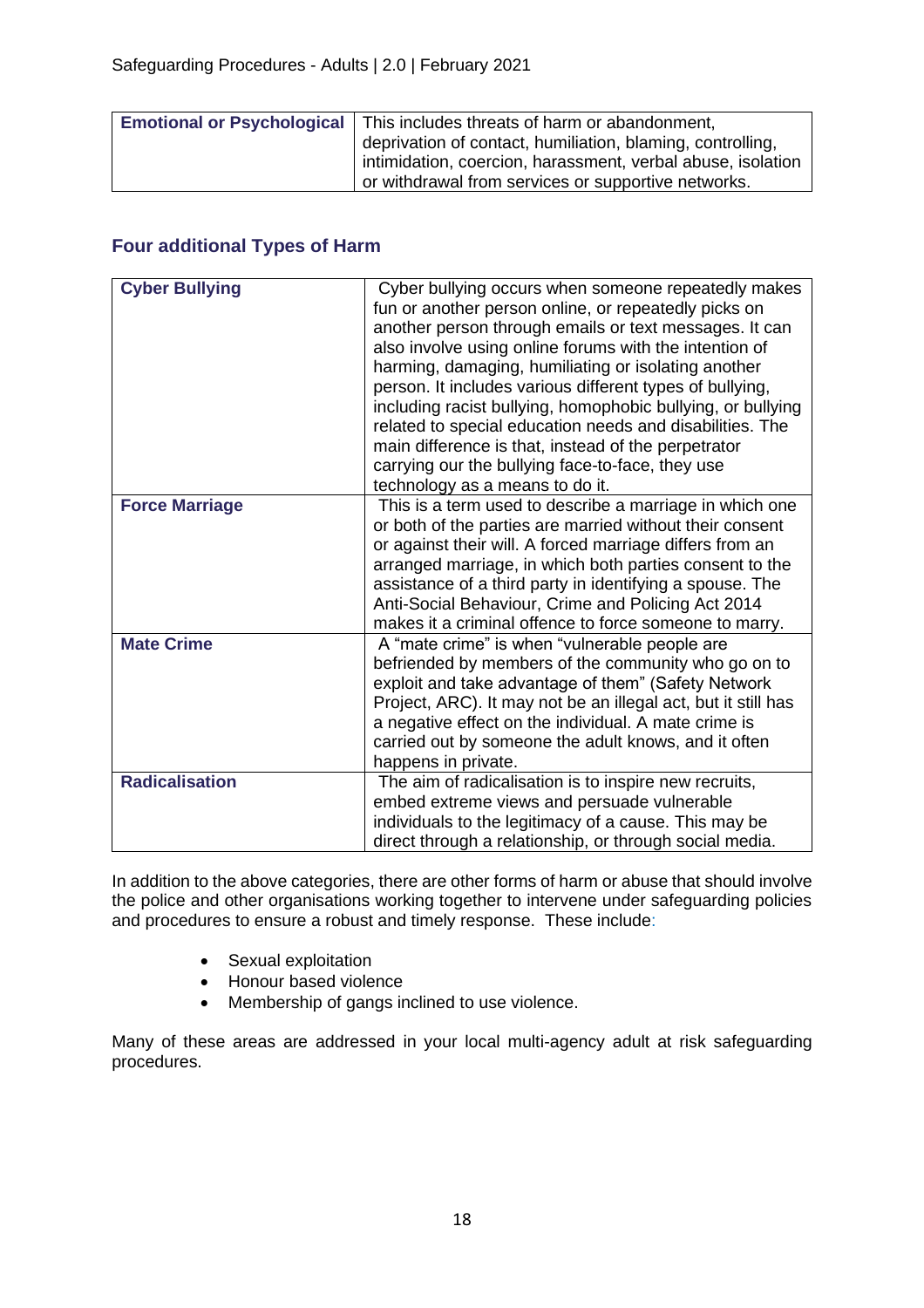### **Appendix 3: Sources of Information and Support**

#### **Action on Elder Abuse**

A national organisation based in London. It aims to prevent the abuse of older people by raising awareness, encouraging education, promoting research and collecting and disseminating information.

Tel: 020 8765 7000 Email: [enquiries@elderabuse.org.uk](mailto:enquiries@elderabuse.org.uk) [www.elderabuse.org.uk](http://www.elderabuse.org.uk/)

#### **Ann Craft Trust (ACT)**

A national organisation providing information and advice about adult safeguarding. ACT have a specialist Safeguarding Adults in Sport and Activity team to support the sector.

Tel: 0115 951 5400 Email: [Ann-Craft-Trust@nottingham.ac.uk](mailto:Ann-Craft-Trust@nottingham.ac.uk) [www.anncrafttrust.org](http://www.anncrafttrust.org/)

#### **Men's Advice Line**

For male domestic abuse survivors

Tel: 0808 801 0327

#### **National LGBT+ Domestic Abuse Helpline**

Tel: 0800 999 5428

#### **National 24Hour Freephone Domestic Abuse Helplines**

| <b>England</b>                         | <b>Northern Ireland</b>                    |
|----------------------------------------|--------------------------------------------|
| Tel: 0808 2000 247                     | Tel: 0808 802 1414                         |
| www.nationaldahelpline.org.uk/Contact- | www.dsahelpline.org                        |
| $\underline{\mathsf{u}\mathsf{s}}$     | Twitter: www.twitter.com/dsahelpline       |
|                                        | Facebook: www.facebook.com/dsahelpline     |
| <b>Scotland</b>                        | <b>Wales</b>                               |
| Tel: 0800 027 1234                     | Llinell Gymorth Byw HebOfn/ Live free from |
| Email: helpline@sdafmh.org.uk          | fear helpline                              |
| Web chat: www.sdafmhorg.uk             | Tel: 0808 8010 800                         |
|                                        | Type Talk: 18001 0808 801 0800             |
|                                        | Text: 078600 77 333                        |

#### **Rape Crisis Federation of England and Wales**

Rape Crisis was launched in 1996 and exists to provide a range of facilities and resources to enable the continuance and development of Rape Crisis Groups throughout Wales and England.

Email: [info@rapecrisis.co.uk](mailto:info@rapecrisis.co.uk) [www.rapecrisis.co.uk](http://www.rapecrisis.co.uk/)